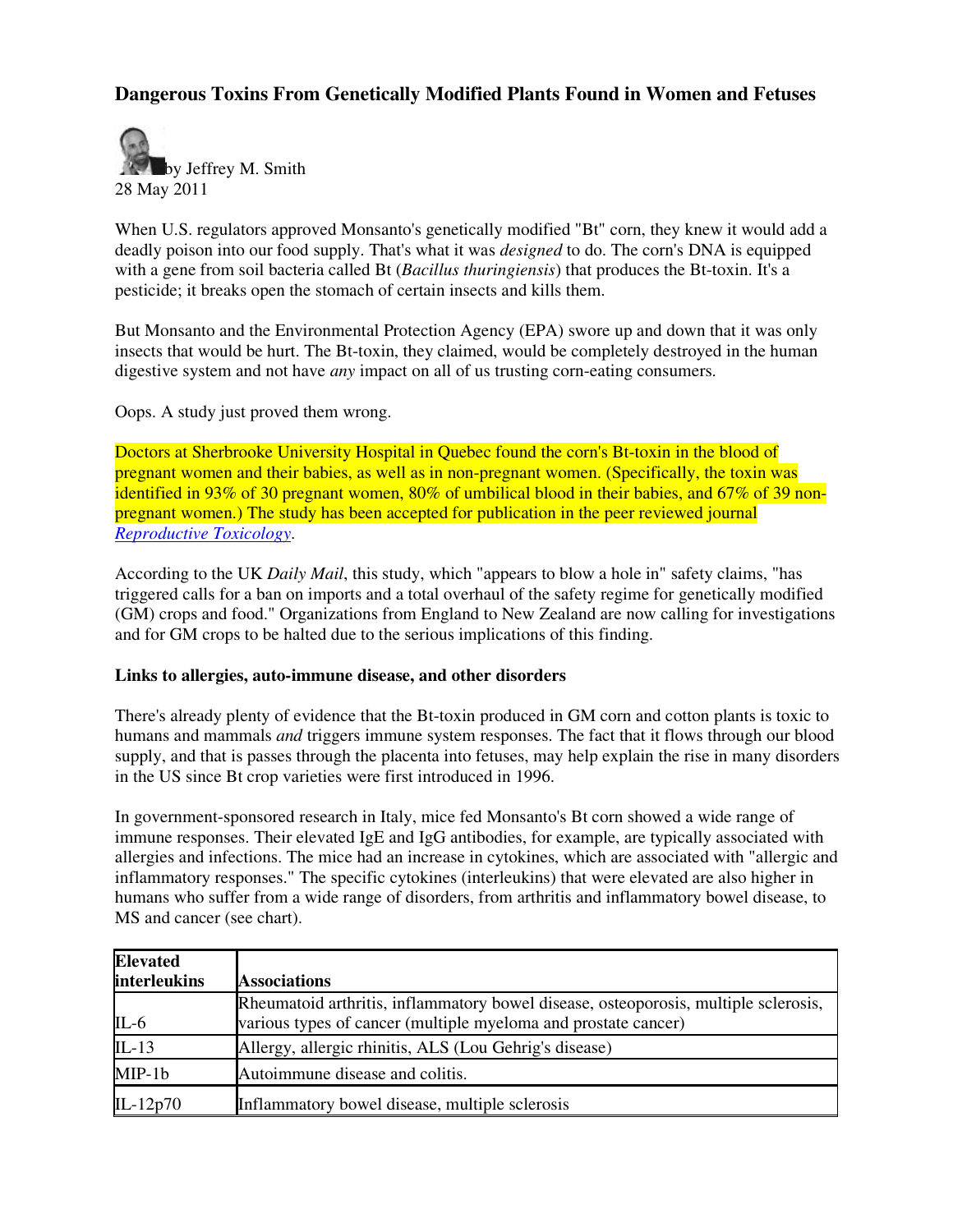The young mice in the study also had elevated T cells (gamma delta), which are increased in people with asthma, and in children with food allergies, juvenile arthritis, and connective tissue diseases. The Bt corn that was fed to these mice, MON 810, produced the same Bt-toxin that was found in the blood of women and fetuses.

When rats were fed another of Monsanto's Bt corn varieties called MON 863, their immune systems were also activated, showing higher numbers of basophils, lymphocytes, and white blood cells. These can indicate possible allergies, infections, toxins, and various disease states including cancer. There were also signs of toxicity in the liver and kidneys.

## **Natural Bt is dangerous**

Farmers have used Bt-toxin from soil bacteria as a natural pesticide for years. But they *spray* it on plants, where it washes off and biodegrades in sunlight. The GM version is built-in; every plant cell has its own spray bottle. The toxin doesn't wash off; it's consumed. Furthermore, the plant-produced version of the poison is thousands of times more concentrated than the spray; is designed to be even more toxic; and has properties of known allergens—it actually *fails* the World Health Organization's allergen screening tests.

The biotech companies ignore the substantial difference between the GM toxin and the natural bacteria version, and boldly claim that since the natural spray has a history of safe use in agriculture, it's therefore OK to put the poison directly into our food. But even this claim of safe use of Bt spray ignores peer-reviewed studies showing just the opposite.

When *natural* Bt-toxin was fed to mice, they had tissue damage, immune responses as powerful as cholera toxin, and even started reacting to other foods that were formerly harmless. Farm workers exposed to Bt also showed immune responses. The EPA's own expert Scientific Advisory Panel said that these mouse and farm worker studies "suggest that Bt proteins could act as antigenic and allergenic sources."But the EPA ignored the warnings. They also overlooked studies showing that about 500 people in Washington state and Vancouver showed allergic and flu-like symptoms when they were exposed to the spray when it was used to kill gypsy moths.

## **Bt cotton linked to human allergies, animal deaths**



*Indian farm workers are suffering from rashes and itching and other symptoms after coming into contact with Bt cotton.*

Now thousands of Indian farm laborers are suffering from the same allergic and flu-like symptoms as those in the Pacific Northwest simply from handling genetically engineered cotton plants that produce Bt-toxin. According to reports and records from doctors, hospitals, and pharmacies, as well as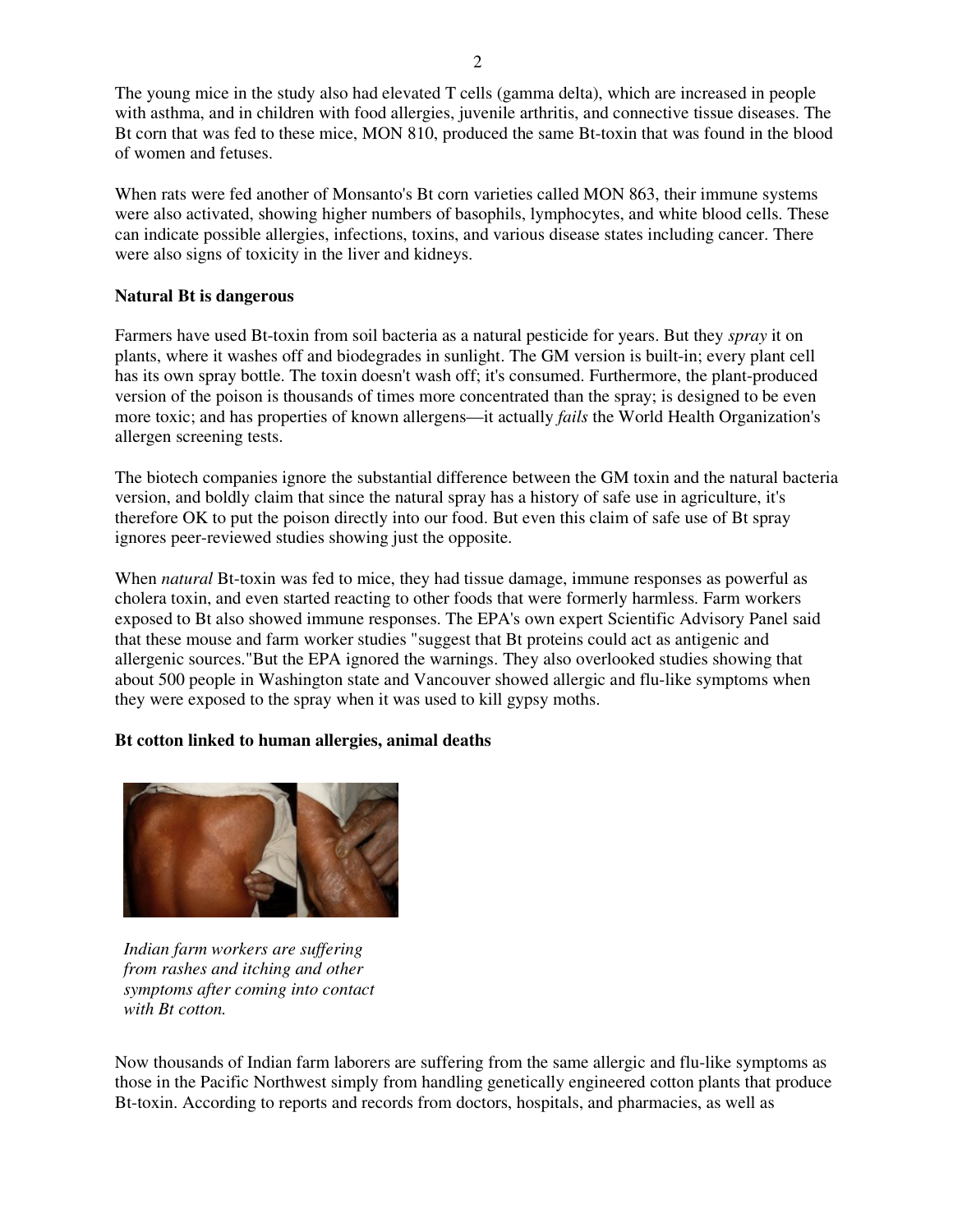numerous investigative reports and case studies, workers are struggling with constant itching and rashes; some take antihistamines every day in order to go to work.

It gets worse.



*All thirteen buffalo of a small Indian village died after grazing for a single day on Bt cotton plants.*

When they allow livestock to graze on the Bt cotton plants after harvest, thousands of sheep, goats, and buffalo died. Numerous others got sick. I visited one village where for seven to eight years they allowed their buffalo to graze on natural cotton plants without incident. But on January 3rd, 2008, they allowed their 13 buffalo to graze on Bt cotton plants for the first time. After just one day's exposure, all died. The village also lost 26 goats and sheep.

One small study in Andhra Pradesh reported that all six sheep that grazed on Bt cotton plants died within a month, while the three controls fed natural cotton plants showed no adverse symptoms.

#### **Living pesticide factories inside us?**

Getting back to the Bt-toxin now circulating in the blood of North American adults and newborns how did it get there? The study authors speculate that it was consumed in the normal diet of the Canadian middle class. They even suggest that the toxin may have come from eating meat from animals fed Bt corn—as most livestock are.

I'd like to speculate on another possible source. But I warn you, it's not pretty.

The only human feeding study every published on genetically modified organisms (GMOs) was conducted on Roundup Ready soybeans. Here's their back story: Scientists found bacteria growing in a chemical waste dump near their factory, surviving the presence of Monsanto's Roundup herbicide. The herbicide normally kills bacteria, but this organism had some special gene that allowed it to survive. So Monsanto scientists figured, "Let's put it into the food supply!"

By forcing that genes from that bacterium into soybean plants' DNA, the plants then survive an otherwise deadly dose of Roundup herbicide—hence the name Roundup Ready.

In the human study, some of the subjects were found to have Roundup Ready gut bacteria! This means that sometime in the past, from eating one or more meals of GM soybeans, the gene that had been discovered in the chemical waste dump and forced into the soy, had transferred into the DNA of bacteria living inside their intestines—and continued to function. That means that long after we stop eating GMOs, we may still have dangerous GM proteins produced continuously inside of us.